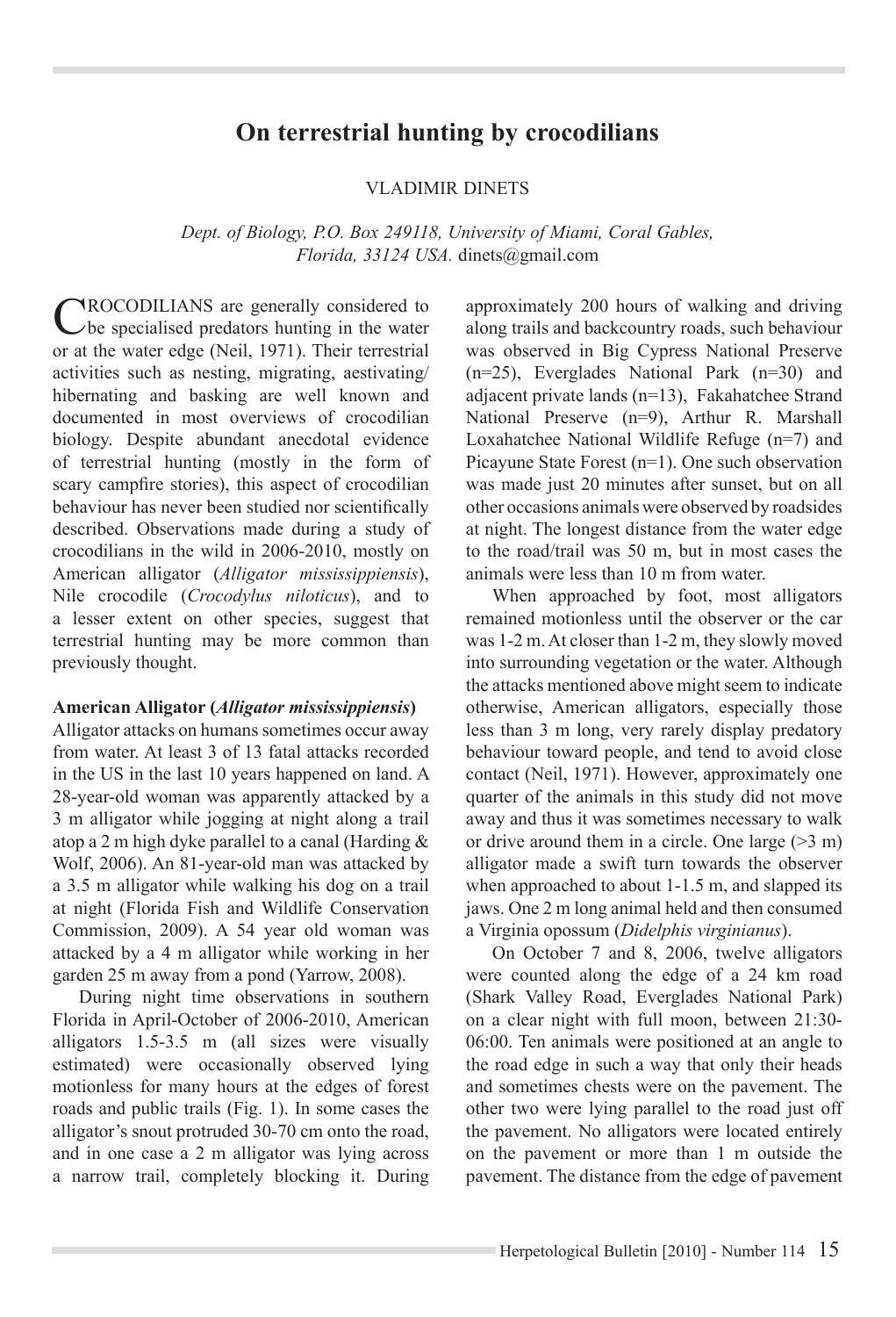

**Figure 1.** American alligator (*Alligator mississippiensis*) on a roadside at night. Everglades National Park (Florida, USA).

to a canal located parallel to the road was mostly 2-3 m (up to 10 m at some locations). This road was closed to vehicles at night and there was no foot or bicycle traffic at the time of observation.

In May-June of 2008-2009, alligators were observed lying on roadsides at night in other parts of American alligator's range: twice in Ocala National Forest (northern Florida), twice in Aransas National Wildlife Refuge (Texas), and once in Cat Island National Wildlife Refuge (Louisiana).

My initial assumption was that this behaviour was possibly performed by individuals either migrating from dried-up ponds and channels, or using warm road surfaces for thermoregulation. However, many alligators moved to the roads from lakes and channels >1 m deep. Some animals spent hours lying near a road/trail and never attempted to cross it, but instead returned to the water before dawn. This behaviour was recorded on both warm (25-30 $\textdegree$ C) and cool (17-25 $\textdegree$ C) nights. Alligators

were almost always observed on roadsides, not on the pavement where the surface would likely be warmest.

To check if thermoregulation was the reason for such behaviour, temperatures were measured at night during April 17, 2010 on a narrow paved road with no night time traffic at Merritt Island National Wildlife Refuge (Florida). A 2.5 m alligator, that apparently had emerged from a brackish lagoon 3 m from the road, was found at 23:05 lying in low, sparse grass on the roadside, with its head on the gravel-covered road shoulder. Temperatures of the water in the lagoon, the air, the pavement, the gravel road shoulder and the soil under the grass were taken using a Rayteck™ RAYMT6 infrared thermometer and a mercury thermometer every hour until the animal returned to the water. The results (Table 1) showed that when the animal was found, the temperatures of all land surfaces were not greatly different from the air temperature, and

|                                    | <b>Thermometer Type</b> | Time of day |       |       |       |  |
|------------------------------------|-------------------------|-------------|-------|-------|-------|--|
|                                    |                         | 23:10       | 00:10 | 01:10 | 02:10 |  |
| Air 1 m above the road             | mercury                 | 21          | 20.6  | 20.1  | 19.7  |  |
| Water surface in the lagoon        | infrared                | 23          | 23    | 22    | 22    |  |
| Lagoon water at 5 cm depth mercury |                         | 23.5        | 23.2  | 22.8  | 22.2  |  |
| Road pavement                      | infrared                | 22          | 21    | 21    | 20    |  |
| Gravel on the road shoulder        | infrared                | 21          | 2.1   | 20    | 20    |  |
| Soil near the road                 | infrared                |             | 20    | 20    | 20    |  |

**Table 1.** Temperature readings (<sup>o</sup>C) recorded when an American alligator was observed lying near a paved road 3 m from the shore of a brackish lagoon. Infrared thermometer - accurate to 1oC and a mercury thermometer - accurate to 0.1oC. Merritt Island National Wildlife Refuge (Florida, USA).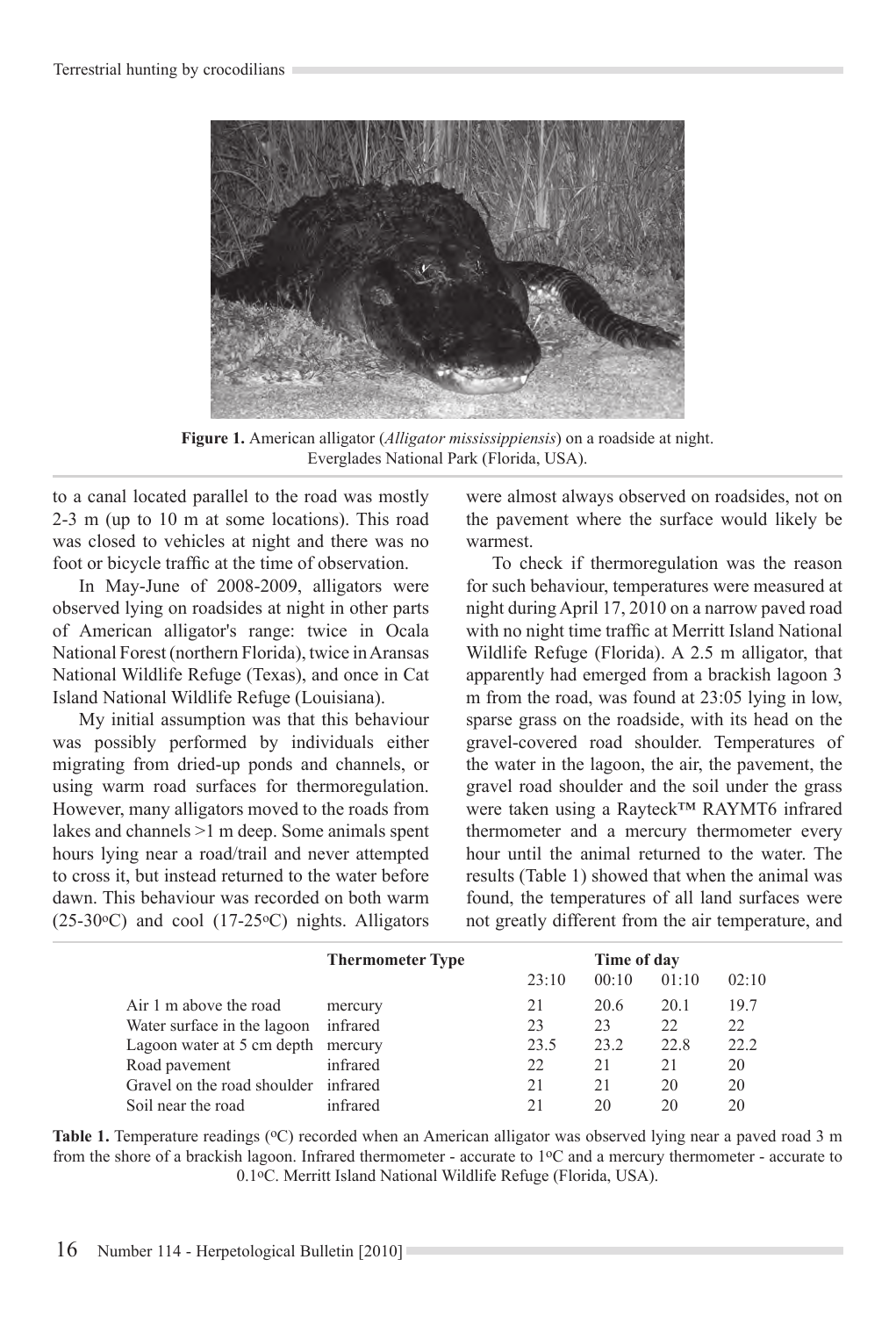lower than water temperature. They also showed that the pavement was warmer than the gravel or soil on which the animal had positioned itself.

Crocodilians need to dry their skin regularly to get rid of parasites and algal growth (Huchzermeyer, 2003). Interestingly however, Alligators were frequently observed on roadsides during nights characterised by high relative humidity and abundant dewfall, conditions that arguably may have promoted algal or fungal growth on skin. Alligators at all sites were basking for many hours in late morning and early afternoon, at which time all or almost all adult animals would be out of water. These basking times could be sufficient for skin care. A reasonable alternative explanation is that alligators lying on roadsides and trails are attempting to ambush terrestrial vertebrates. All observed animals were >1.5 m, possibly because smaller alligators would risk predation if they moved further from water at night. Note that two of three aforementioned fatal attacks on humans occurred on trails during the night.

#### **Nile Crocodile**

Pooley (1982) mentioned his observation of two Nile crocodiles carrying a recently killed Nyala (*Tragelaphus angasii*) overland, but it was not clear if the animal had been killed on land.

In September 2008 in South Luangwa National Park (Zambia), at 02:15, I observed a 2.5 m Nile crocodile unsuccessfully chase a juvenile Bushbuck (*Tragelaphus sylvaticus*) for 5-6 m across a dry, elevated river terrace at least 100 m from the water edge. Interviews with local hunters, safari guides and game rangers suggested that Nile crocodiles are occasionally seen on roadsides during night drives in South Luangwa and Lower Zambezi National Parks (Zambia), Mudumu and Mamili National Parks (Namibia), Chobe and Moremi National Parks (Botswana), Lilongwe National Park (Malawi), and Murchison Falls National Park (Uganda).

I have observed terrestrial behaviour at the Oromo River Delta, Ethiopia (n=1 in 44 hours of nocturnal searching), Mahango Game Reserve, Namibia (n=2 in 56 hours of nocturnal searching and driving), and at Simangaliso Wetland Park, South Africa (n=1 in 6 hours of nocturnal searching).

Terrestrial behaviour on these occasions was always by crocodiles of between 2-3.5 m. In the latter case, a 2.5 m long crocodile was observed catching and swallowing a large toad (Bufonidae) as it was moving along the trail. Once located, each crocodile was observed for 20-30 min to see if it would start moving, but no attempts to change location were ever seen. The fact that predation attempts were seen twice in less than 2 hours of observing Nile crocodiles on land at night suggests that terrestrial hunting is possibly an effective alternative hunting strategy.

#### **Other Crocodilian Species**

In August 2009, local residents in a suburb of Sorong (West Papua Province, Indonesia) reported that a dog had been taken during previous night by a large saltwater crocodile (*Crocodylus porosus*) from a trail 25 m from the water edge. The witnesses claimed that the dog had been following a group of people, who passed by the crocodile and did not notice the reptile until it attacked the dog.

Mugger crocodiles (*Crocodylus palustris*) were observed far from water twice in 68 hours of night time observations. In January 2007 in Kateraniaghat Wildlife Sanctuary (Uttar Pradesh, India), a 3 m *C. palustris* remained on the side of a game trail 30 m from a forest pond for 3 hours during the second half of a night, while the air temperature dropped to 12oC. In the same month in Sasan Gir National Park (Gujarat, India), two 2-2.5 m animals were observed on the side of a trail following a small permanent river, also on a cold (14-16oC) night. They were approximately 100 m apart.

 A 2.5 m American crocodile (*Crocodylus acutus*) was observed on three consecutive nights in March 2006 at Everglades National Park, lying just outside the pavement of a parking lot, where its tail and body were concealed by mangrove vegetation. It was approximately 12 m away from the water edge.

A nocturnal observation of an Orinoco crocodile (*Crocodylus intermedius*) near a trail far from water was made at Rio Capanaparo, Venezuela (J. Thorbjarnarson, pers. comm.).

In August 2007 at Caranambu Ranch (Rupununi, Guyana), a 2.5 m black caiman (*Melanosuchus niger*) was observed for 2 hours as